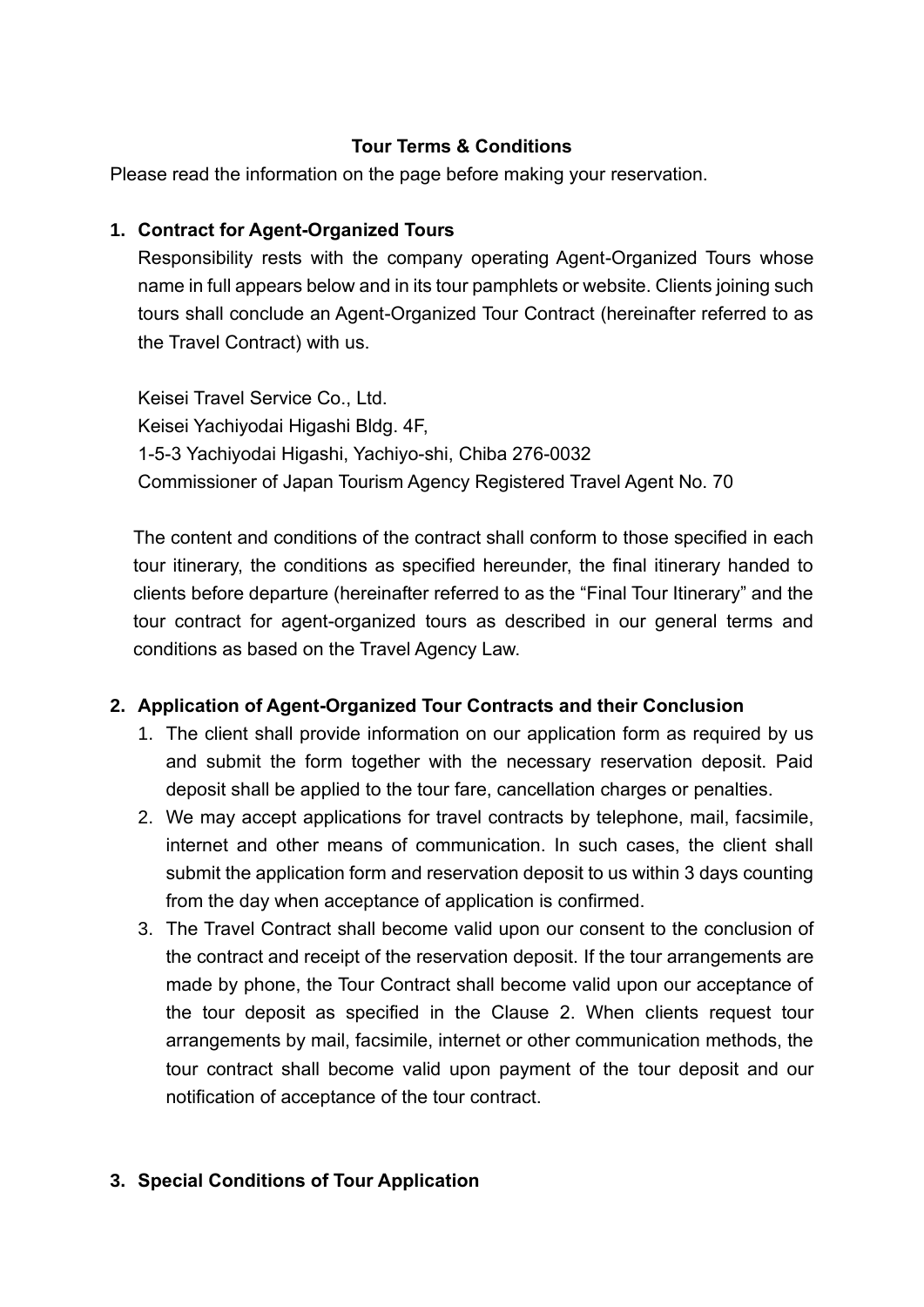- 1. A client under 20 years of age and traveling alone during the tour period shall provide us with written consent of his/her guardian. Clients under 15 years of age must be accompanied by a parent or guardian.
- 2. We may refuse an application if any one of the client's age, qualifications, skills or other conditions do not conform to those designated for tours aimed at specific customer categories or purposes.
- 3. Clients who require special attention from us during the tour for reason of chronic disease, general ill-health, pregnancy or physical disability, shall advise us of this when applying for the tour. We shall comply with such requests to the extent deemed feasible and reasonable. And if we take a special arrangement in compliance with the client's request, the client shall be responsible for incurred expenses related with the request. We may require clients to present a medical certificate. We may refuse a client's application if conditions at travel destinations and facilities are such that safe, smooth tour operation cannot be guaranteed, or require the client to be accompanies by an escort. In some cases, we shall change a part of the itinerary or recommend the client to join another tour with the minimum extra charge or refuse his/her participating the tour.
- 4. If we determine that the client needs medical diagnosis or treatment by a physician owing to illness, functional disease or other reasons during the tour, we shall take measures necessary to ensure smooth operation of the tour. All costs resulting from such measures shall be borne by the client.
- 5. Independent activities for reasons of the client's own choosing shall not be arranged by us during the tour. However, we may, depending on the tour course, arrange such activities under separate conditions.
- 6. We may refuse client participation if it determines that he or she threatens to embarrass, inconvenience or interfere with the collective activities of tour participants.
- 7. We may also refuse client participation for the tour operational reasons.

## **4. Payment for Tour Fare**

The Tour Fare shall be paid no later than the  $14<sup>th</sup>$  day prior to the eve of the departure date. When application is made on or after the  $14<sup>th</sup>$  day prior to the eve of the day the tour starts, the tour fare shall be paid before departure by a date designated by us. If the client is a member of our affiliated credit company and consents to pay for the itinerary by credit card, we shall charge the client's credit card for tour fares (inclusive of tour deposits and additional charges), any cancellation charge or non-fulfillment fee, and additional charges and handling fees even without a signature. In the absence of any request from the client, the card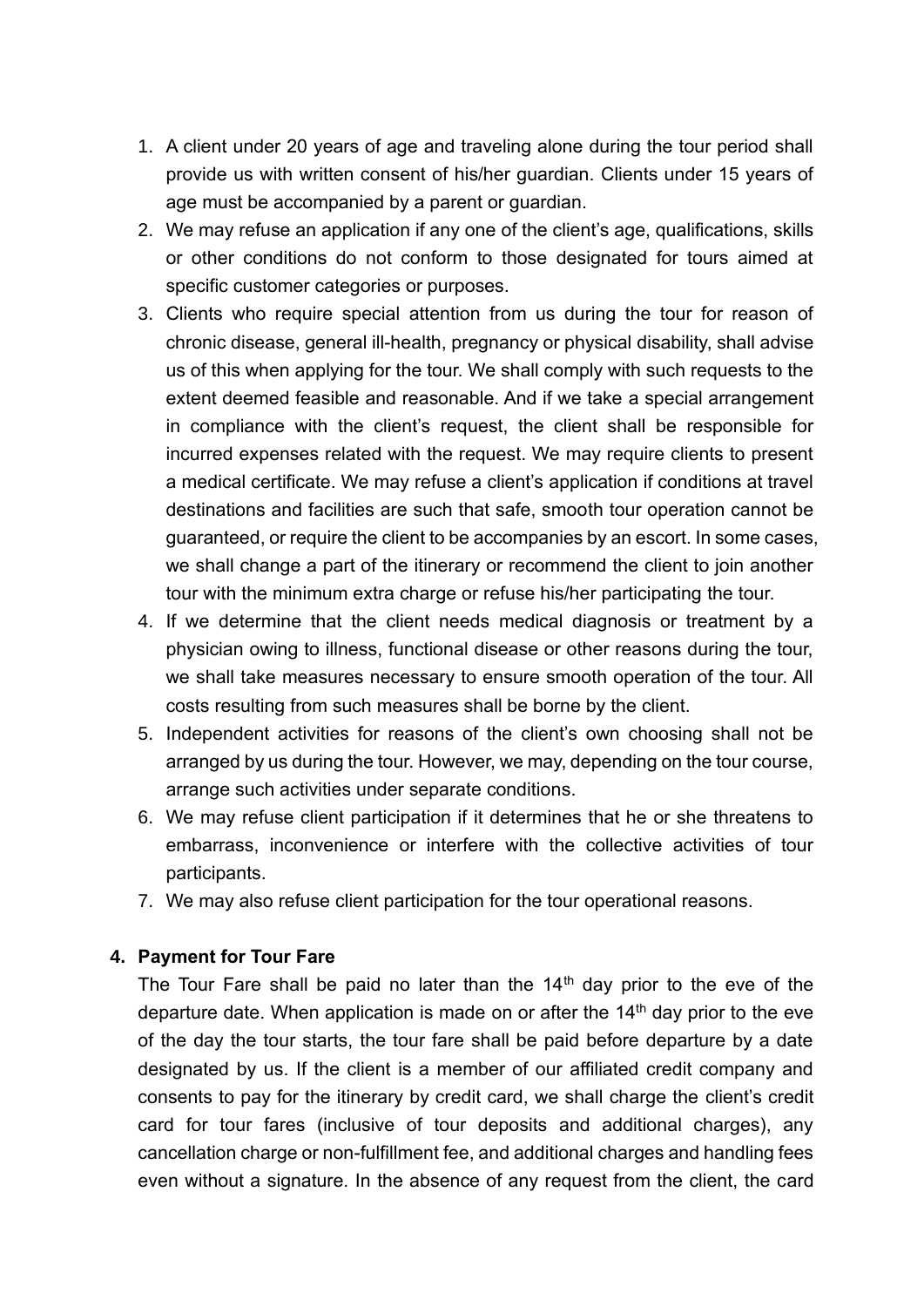will be charged on the date the client accepts the itinerary.

## **5. Tour Fare**

- 1. Clients 12 years of age or more shall be charged adult fare and those aged 6 to 11 shall be charged child fare unless otherwise specified. However, when a tour includes air travel, including accommodations travel, persons aged 3 to 5 will be charged child fare. One child five years of age or less can join the tour in us of an adult, but will receive no services such as meals or bed. If more than one child, one child fare will be charged for each additional child five years of age or less. This does not apply to tours for which infant fares are quoted.
- 2. The fare is indicated for each tour course. Clients are asked to confirm the fare according to the departure date and the number of participants.

## **6. Included in the Tour Fare**

Expenses for transportation, accommodation, meals, admission fees described in the itinerary and taxes such as the consumption tax.

 \*We will not refund the above expenses even if you do not use part of them for your own reasons.

## **7. Not included in the Tour Fare**

Fees for transportation, meals, admission not specified in the itinerary, personal expenses during the tour (telephone, laundry, beverages and others) and optional tours.

## **8. Revision of Travel Service Content**

We may, after conclusion of the Travel Contract, revise its contents and services for any of the following reasons: natural calamity or disaster, weather conditions, civil unrest, suspension of services rendered by transport/accommodation facilities, provision of transportation not based on the original operational plan, governmental orders, or other circumstances beyond our control. We reserve the right to take necessary measures when safe, smooth tour operation in accordance with the itinerary is deemed impossible, or when there is valid reason to believe that the tour cannot continue. In such cases, we must explain in a timely manner its inability to function according to the Travel Contract under the circumstances. However, said explanation may be made after revisions are made when conditions demand.

## **9. Change of Tour Fare**

We shall, when tour operation costs (including cancellation charges, and other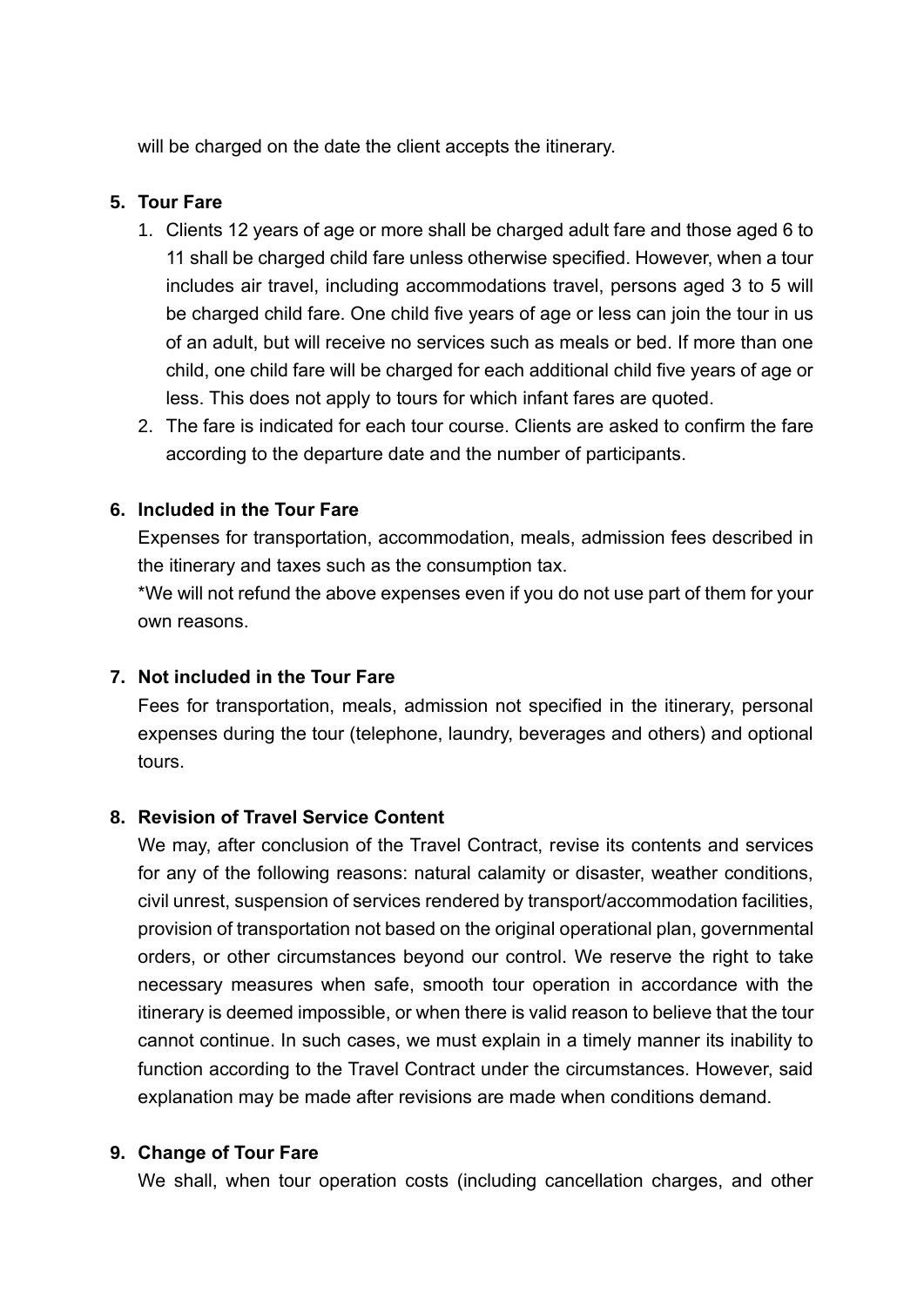expenses for tour services unavailable due to the revision of contract content, which clients have already paid or bear obligation to pay) have risen due to one of the reasons stipulated in Article 8 above, revise the tour fare accordingly.

## **10.Change of Tour Participants**

A client who has entered into a Travel Contract may, with our consent, transfer the status in the contract to a third party. In this case, the clients shall enter the required information in the form provided by us an submit it together with the specified handling fee.

## **11.Cancellation of Travel Contract by the Client**

1. A client may cancel a Travel Contract at any time on payment to us of the cancellation fee specified below.

| <b>Timing of Cancellation</b> |                                         | <b>Cancellation Fee</b>           |                                             |
|-------------------------------|-----------------------------------------|-----------------------------------|---------------------------------------------|
|                               |                                         | Tours including                   | <b>Tours NOT</b>                            |
|                               |                                         | accommodations                    | including                                   |
|                               |                                         |                                   | accommodations                              |
| (1)                           | If cancellation notice arrives at us no | No Charge                         | No Charge                                   |
|                               | less than 21 days prior to the          |                                   |                                             |
|                               | departure date of the tour              |                                   |                                             |
| (2)                           | If cancellation notice arrives at us    | 20% of the tour $\vert$ No Charge |                                             |
|                               | within $8 - 20$ days prior to the       | price                             |                                             |
|                               | departure date of the tour              |                                   |                                             |
| (3)                           | If cancellation notice arrives at us    |                                   | 30% of the tour 30% of the tour             |
|                               | within $2 - 7$ days prior to the        | price                             | price                                       |
|                               | departure date of the tour              |                                   |                                             |
| (4)                           | If cancellation notice arrives at us on |                                   | 40% of the tour $ 40\% \rangle$ of the tour |
|                               | the day immediately before the          | price                             | price                                       |
|                               | departure date of the tour              |                                   |                                             |
| (5)                           | If cancellation notice arrives at us    | 50% of the tour                   | 50% of the tour                             |
|                               | before the departure time on the        | price                             | price                                       |
|                               | departure date of the tour              |                                   |                                             |
| (6)                           | If cancellation notice arrives at us    |                                   | 100% of the tour   100% of the tour         |
|                               | after the departure time or<br>no       | price                             | price                                       |
|                               | cancellation notice is received         |                                   |                                             |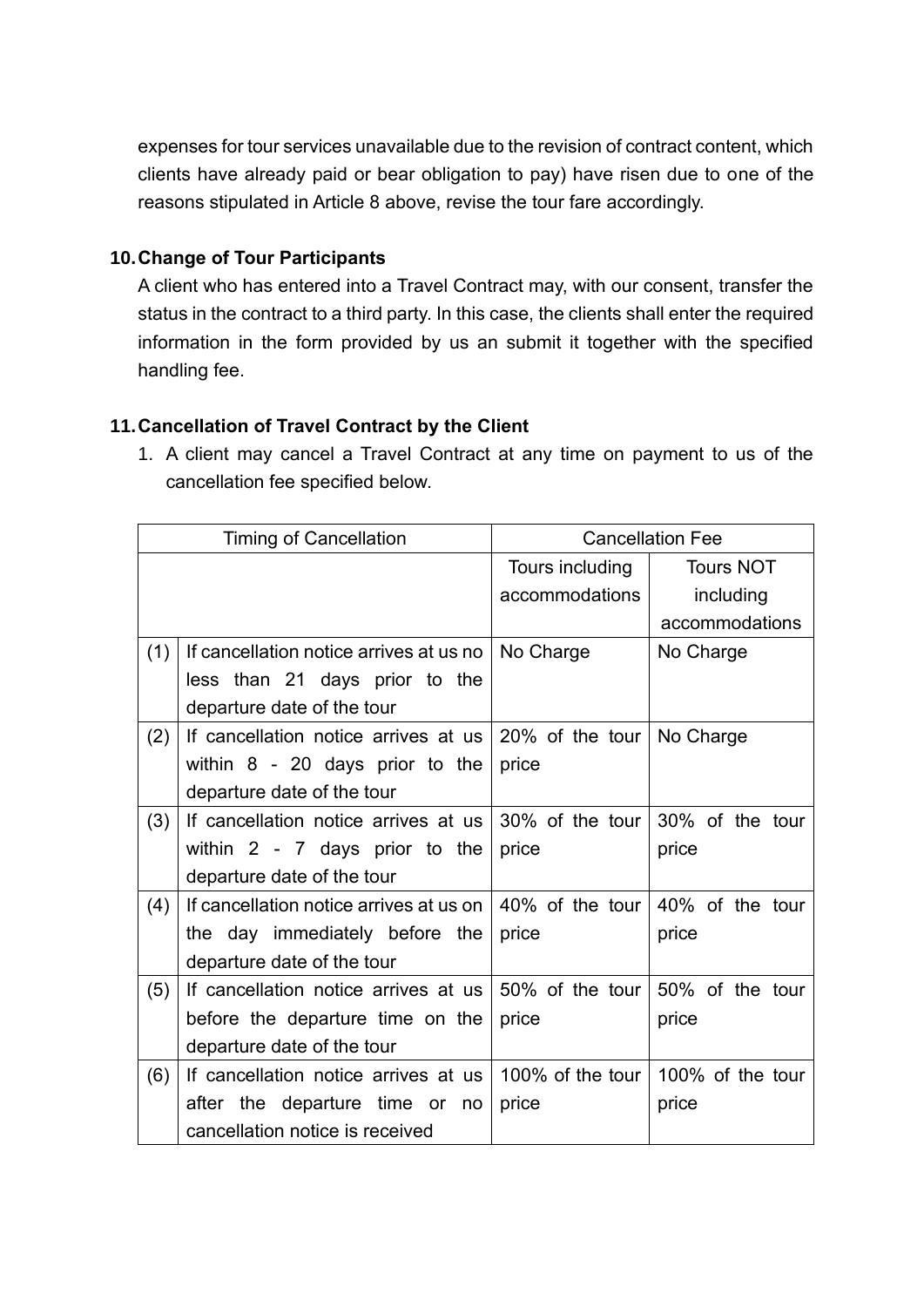- 2. Timing of cancellation is based on Japan time.
- 3. In case of cancellation due to a credit financing issues beyond our control, the client shall pay the cancellation fees specified by us.

# **12.Cancellation of Travel Contracts and Tour Operation by us**

If the client has not paid the tour fare by the prescribed date, we may cancel the Travel Contract. In such cases, the clients shall pay us the applicable cancellation charge.

In any of the following cases, we may cancel the Travel contract.

- a. When it becomes evident that the client does not satisfy the gender, age, qualification, skill of other requirements specified by us for participation in the tour.
- b. When the client is recognized as unfit to join the tour owing to illness or for other reasons.
- c. When there is evidence that the client threatens to cause other participants embarrassment or inconvenience, or might otherwise interfere with the smooth performance of the collective activities of the tour.
- d. When the minimum number of participants as stipulated by us in the Travel Contract has not been met. In such cases, we shall notify the client of tour cancellation no later than 13<sup>th</sup> day (3<sup>rd</sup> day for a one-day tour) prior to the eve of departure.

# **13.Cancellation After Departure**

- 1. Cancellation by client
	- a. When the client leaves the tour group for personal reasons, we will consider it a forfeiture of contracted rights and claims to any refund.
	- b. If certain services cannot be provided as promised in the Travel Contract for reasons beyond client responsibility, relevant portions of the contract may be canceled, with an appropriate refund deducted from the total tour fare.
- 2. Cancellation by us
- 1) We may cancel the Travel Contract for tours after the departure date in the following cases:
	- a. When the client is unable to continue the tour owing to illness or other factors.
	- b. When the client seems to disturb the order of collective activities of tour participants by negligence of instruction from tour conductor or violent deeds or menace towards these people or those accompanying them, which otherwise Jeopardize safety, smooth tour operation.
	- c. When the tour cannot continue owing to natural disaster, weather conditions,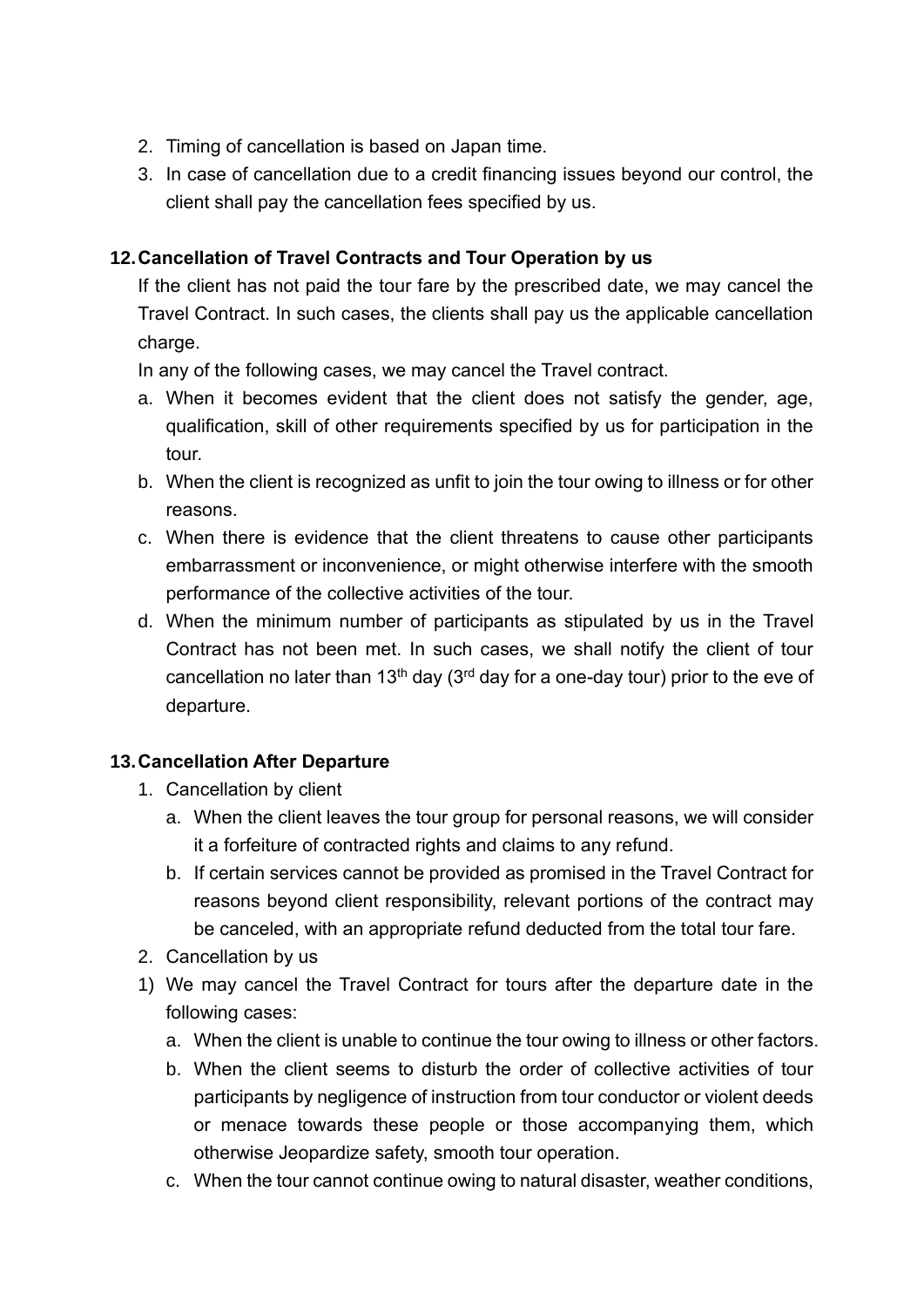civil unrest, labor disputes, suspension of services by transportation or accommodation facilities, governmental orders, or other causes beyond our control.

2) Cancellation and refunds:

If we cancel the Travel Contract in accordance with the Clause 2-1) hereinabove, travel services rendered to the client shall be deemed as having been completed, and a refund from the tour fare shall be paid for services not yet rendered. In cases where travel services are not rendered owing to tour cessation, or services for which we have paid, (or will pay) expenses, cancellation charge, penalty, or etc., we will refund only the balance thereof.

## **14. Our Liability and Exemptions**

- 1. In performing its obligations under the terms of its Tour Contract, should we cause damage to the client through willful negligence or fault, we shall be liable for such damages. However, this only applies if the damage report is made within 2 years reckoned from the day following the occurrence of the damage.
- 2. We shall not be liable for damages incurred by clients as stipulated in Clause 1 hereinabove if any of the following reasons apply:
	- a. Natural disaster, war, civil unrest, and alteration or cancellation of tour itinerary due to such causes
	- b. Accidents during transportation or accommodations, damage by fire
	- c. Cessation of services related to transportation or accommodation facilities, and tour itinerary alteration or cancellation owing to such causes
	- d. Order of either Japanese or foreign governments, immigration regulations, isolation resulting from infectious diseases, and tour itinerary alteration or cancellation owing to such causes
	- e. Accidents occurring during the client's free activities
	- f. Orders of either Japanese or foreign governments, immigration regulations, isolation resulting from infectious diseases, and tour itinerary alteration or cancellation owing to such causes
	- g. Theft
	- h. Delays, stoppages, changes of schedule and route in relation to transportation facilities, and tour itinerary alterations and/or shortened stays at destinations owing to such causes

## **15. Special Indemnifications**

Regardless of our responsibilities, under the special indemnification regulations stipulated in our Travel Contract, we shall pay prescribed compensation or provide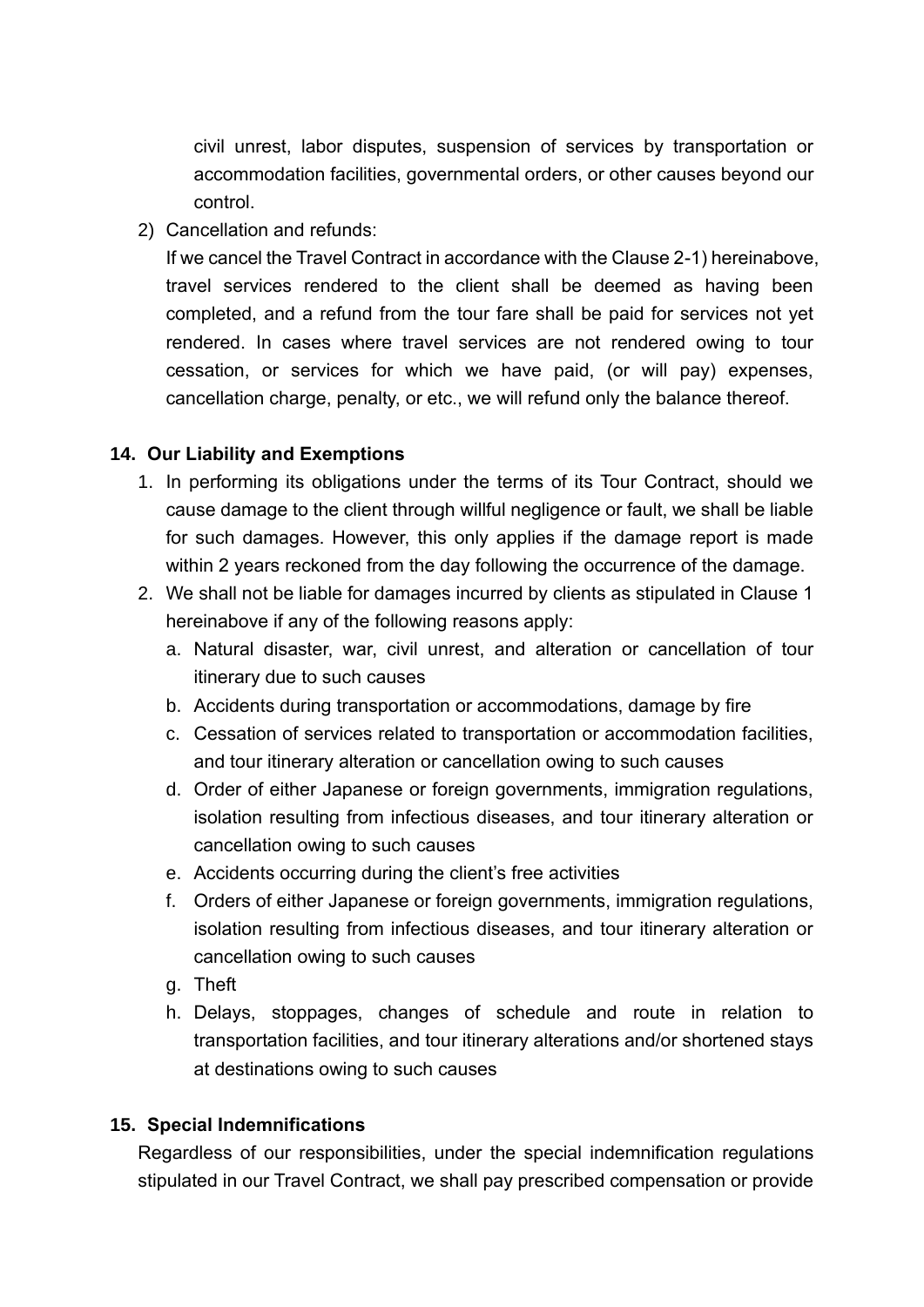condolence money to a participant for certain damages of the life or body incurred due to coincidental or unexpected accident during the agent-organized tour within the amounts prescribed below.

Compensation for death: JPY15,000,000

Condolence money for hospitalization: JPY20,000 – 200,000

Condolence money for hospital commutes: JPY10,000 – 50,000

Any of the following cases shall be excluded.

Bacterial food poisoning

Damages of a patient incurred in free time while any travel service is not provided during our agent-organized tour

Some other cases

# **16.Itinerary Guarantee**

If an important change in Contract Contents has occurred by any of the following reasons, we shall pay the change compensation within 30 days of the day following the date of completion of the travel. The change compensation will be ratio 1.1 to 1.5 percent time travel fee payable. Otherwise, we indemnify the client by providing goods or services that exceed an equivalent of the change compensation instead of cash payment, if the client so agrees.

- (1) Change in the date of commencement of the travel or the date of completion of the travel mentioned in the Contract Document
- (2) Change in the sightseeing spots or sightseeing facilities (including restaurants) or to their destinations of the travel to be visited mentioned in the Contract **Document**
- (3) Change in the class or the facilities of the transportation facilities to those at a lower charge than that mentioned in the Contract Document (limited to a case where the total amount of the charges for the class and facilities after the change is lower than the total amount of the charges mentioned in the Contract Document)
- (4) Change in the kind or the name of the company of the transportation facilities mentioned in the Contract Document
- (5) Change in the kind of room, facilities, view, or any other condition of the room of the accommodation facilities mentioned in the Contract Document
- (6) Change in the kind or the name of the accommodation facilities mentioned in the Contract Document
- (7) Among the changes mentioned in the preceding items through, any change in the matters mentioned in the tour title of the Contract Document